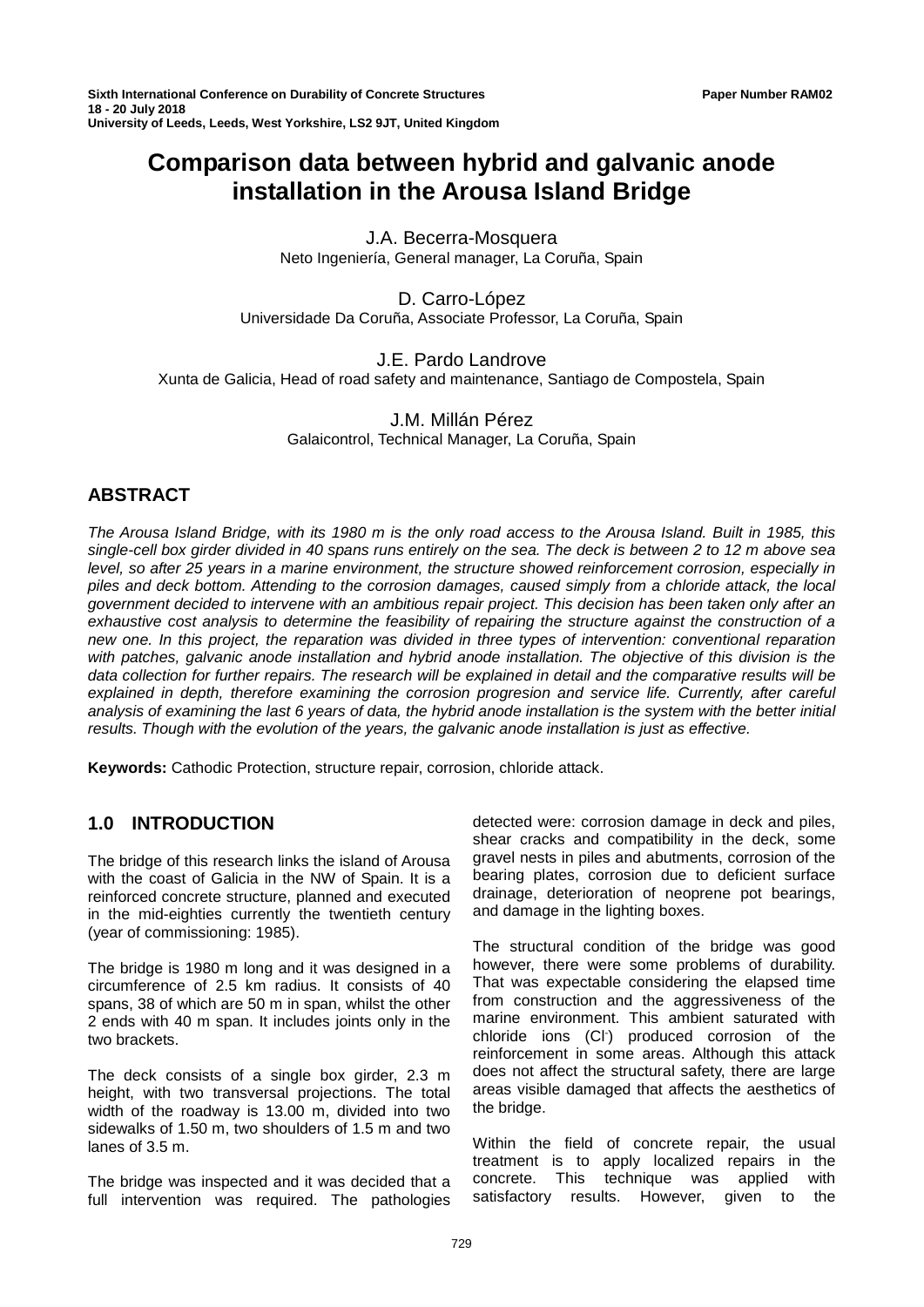aggressiveness of the ambient, it was decided to use also cathodic protection methods in conjunction with the localized patches repair (Leon-Gonzalez, 2011).

# **2.0 ECONOMICAL ISSUE AND PRESERVATION COST**

Any type of action in matters of public investment must always be supported by an investment feasibility study. This type of study includes both the social and economic benefits of each action, in order to assess whether investment is viable or not

The main objective of an action of this type is after analysing the results, to lengthen the useful life of the structure, with the objective of postponing the final investment corresponding to the replacement of the infrastructure.

Therefore, it can be affirmed that the investment in repair of an existing structure, makes sense from the economic point of view if the estimated cost of repair is less than the cost of building a new structure.



**Fig. 1.** Effect in Useful Life of three intervention decisions: no-intervention, conventional repair and conventional repair & cathodic protection

#### **2.1 Cost comparison**

To make a comparison of the costs associated with the replacement of the structure, an initial study was carried out that included only economic variables, without evaluating the beneficial effects that the investment may have on society.

The total replacement cost of the bridge, would be composed of the following items:

- Construction of a new concrete structure
- Preparation of access to the structure
- Endings on the structure: parapets, imposts, agglomerate.
- Demolition and waste management corresponding to the current bridge.

For the feasibility analysis, we proceeded to assess the first and major part of the budget factor, which is the construction of a new structure.

For the estimation of the cost we use the Guide for the construction of new bridge, and the base of reference prices, both published by the Spanish

ministry of public works (Ministerio de Fomento. centro de publicaciones, 2000, 2016).

The amounts published in the Guide for the construction of new bridges and the prices published in the base of reference prices can be used to estimate the cost of construction of a new deck. Applying this information, the cost for the constriction of a new structure will be as given in Table 1.

| <b>Table 1.</b> Cost of construction of a new structure |  |
|---------------------------------------------------------|--|
|---------------------------------------------------------|--|

| <b>Item</b>                           | Quantity<br>estimation        | <b>Total</b> | <b>Price</b> | Amount ( <del>€</del> ) |  |  |
|---------------------------------------|-------------------------------|--------------|--------------|-------------------------|--|--|
| DECK CONSTRUCTION COST                |                               |              |              |                         |  |  |
| Active<br><b>Steel</b>                | $20 \text{ kg/m}^2$           | 475,200      | 3.06         | 1,454,112.00            |  |  |
| Pasive<br>Steel                       | 110 kg/m <sup>2</sup>         | 2,613,600    | 1.17         | 3,057,912.00            |  |  |
| Concrete                              | $0.68 \text{ m}^3/\text{m}^2$ | 16,156.80    | 118.17       | 1,909,249.06            |  |  |
| Falsework                             | 6.95 $m^3/m^2$                | 165,161.98   | 23.49        | 3,879,631.32            |  |  |
| PILE CONSTRUCTION COST                |                               |              |              |                         |  |  |
| Pasive<br>Steel                       | 80 kg/ $m3$                   | 197,851.20   | 1.17         | 231,485.90              |  |  |
| Concrete                              | $8.77 \text{ m}^3/\text{m}$   | 2,473.14     | 103.82       | 256,761.39              |  |  |
| FOUNDATION CONSTRUCTION COST          |                               |              |              |                         |  |  |
| Pasive<br>Steel                       | 65 kg/m <sup>3</sup>          | 83,947.5     | 1.17         | 98,218.58               |  |  |
| Concrete                              | $31.5 \text{ m}^3/\text{ud}$  | 1,291.5      | 96.51        | 124,642.67              |  |  |
| <b>TOTAL AMOUNT OF INVESTMENT (€)</b> | 11,012,012.91                 |              |              |                         |  |  |

The total amount of the investment for the reparation has been 5,065,841.80€, witch is divided as follows.

#### **Table 2.** Investment for the reparation

| <b>ITEM</b>                        | AMOUNT ( <del>€</del> |
|------------------------------------|-----------------------|
| Access platforms                   | 316,467.50            |
| Pile repair                        | 2,960,048.13          |
| Deck repair                        | 1,680,008.73          |
| Elastomeric supports replacement   | 109,317.44            |
| TOTAL AMOUNT OF THE REPARATION (€) | 5,065,841.80          |

Considering that the investment for the reparation has been less than half the investment necessary for the construction of a new structure, the investment in the repair instead of the construction of a new structure is justified.

### **3.0 CORROSION OF REINFORCED CONCRETE**

#### **3.1 Corrosion fundamentals**

Corrosion is defined as the deterioration of a material under attack by an electrochemical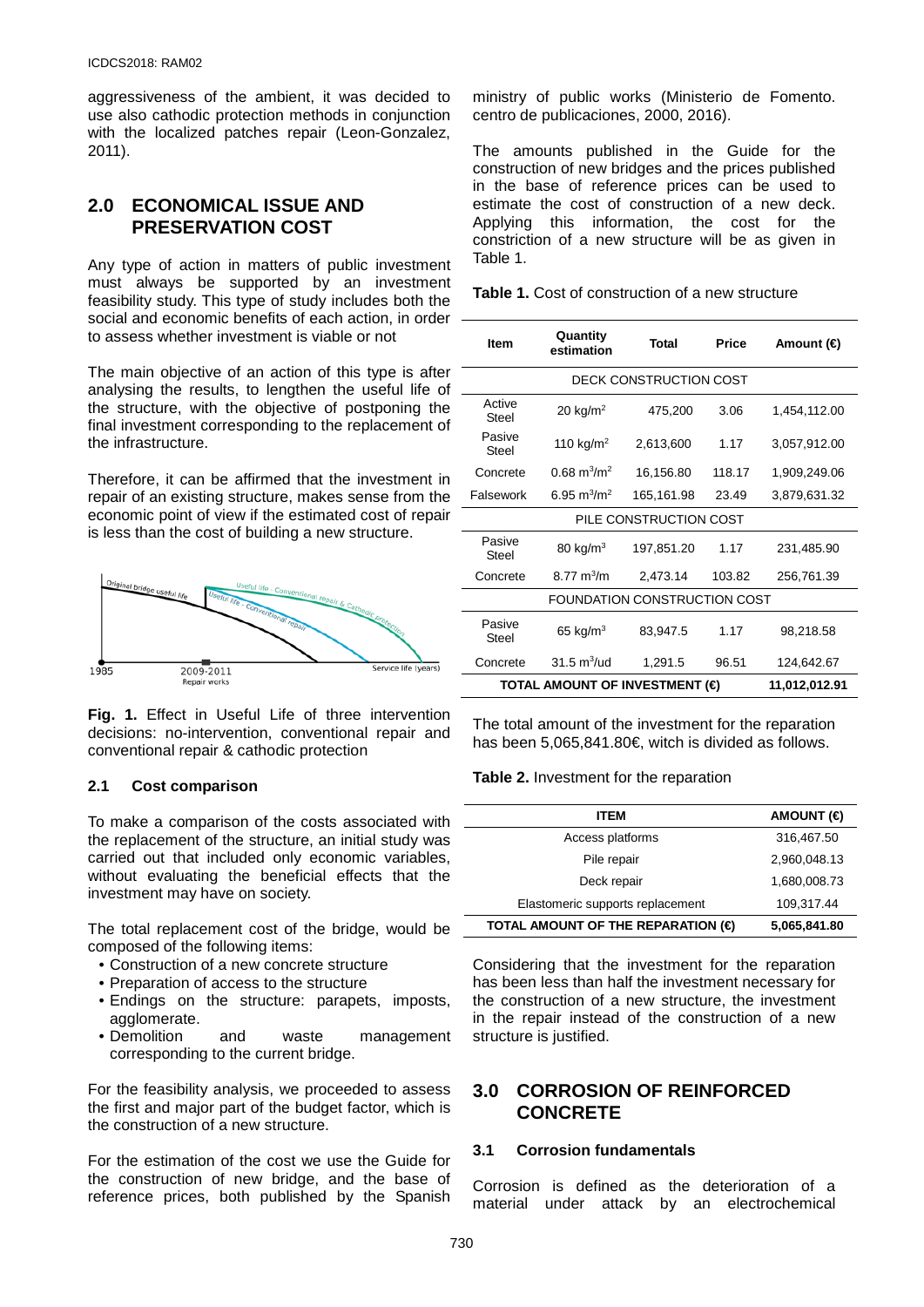environment (Gonzalez-Fernandez, 2007). More generally, it can be understood as the general tendency of material to find it's most stable or lower internal energy form. Provided that the corrosion is caused by an electrochemical reaction (oxidation), the rate at which occurs will depend to some extent on the temperature, the salinity of the fluid in contact with the metal and the properties of the metals in question (Cobo-Escamilla, 2001).

There are major differences between what is known as generalized corrosion and corrosion by chlorides. In the case of chloride corrosion, the chlorine acts as a catalyst for the reaction, causing it to accelerate at certain points producing what is named pit corrosion (Davison, 2006).Considering that the investment for the reparation has been less than half the investment necessary for the construction of a new structure, the investment in the repair instead of the construction of a new structure is justified.

#### **3.2 Chloride attack in reinforced concrete: repairing methods**

There are several repair systems that have traditionally been used with corroded reinforced concrete with chloride attack (Christodoulou, 2008). However, the technology has evolved with the experience and the monitoring of the evolution of the repaired structures:

#### Conventional reparation in patches

This is the most traditional repair system. It consists of the clean up of the affected areas, uncovering the rebar and applying new mortar to restore the affected area to its original state. This is the fastest and most economical repair option. In case of severe corrosion, this type of repair can produce new corrosion in the perimeter of the repaired area (Fig. 2). Also, there is a "radial expansion" over time. This phenomenon is known as incipient anode.



**Fig. 2**. Examples of patch repair and repair with mortar with corrosion inhibitors

#### Repair with mortar with corrosion inhibitors

A breakthrough to conventional patch repair is the use of hydraulic mortars modified including migratory corrosion inhibitors. These are polymeric products, which create a protective film around the steel; with this, there is a reduction of the possibility of corrosion by chemical attack. The fact that they are migratory products makes these able to penetrate into the concrete mass located on the perimeter of

the patch. The distance that these products can penetrate in the concrete mass is based on Fick's law.

Cathodic protection with anodes of sacrifice

This method uses the knowledge of the scheme corrosion of steel in reinforced concrete, and in particular, the scheme of chloride attack. It applies sacrificial anodes in the perimeter of the repair; with this it prevents the creation of incipient anodes in the outside of the repair patch. Also, it is in compliance with the electrochemical scheme already established in the steel rebars. As stated previously, the corrosion of the sacrifice metal itself is at the same time, protecting the adjacent steel (Fig. 3). This is because the corrosion acidification leads to the realkalinization of the contiguous steel, protecting it thanks to the hydroxyl groups that migrate to these areas.



**Fig. 3.** Example of sacrificial anodes protection

This is the principle of cathodic protection, which allows for a controlled corrosion (in this case the anode, not the steel bars), and the re-alkalinization and protection of steel in the vicinity of the anode.

#### Cathodic protection with impressed current

Impressed current protection is another example of cathodic protection. The technique of impressed current is the use of an external power distributed by wiring to the entire structure and including a network of titanium anodes. With this, a distributed protection is achieved along the whole structure by means of the re-alkalization produced around the steel.

# **4.0 STRUCTURAL REPAIR OF THE BRIDGE OF ILLA DE AROUSA**

The motivation of the repair project was to achieve the structural repairs that would allow the extension service life of the bridge. The intervention is divided into two parts: the deck repair and the reparation of piles. The division is made not only by the difference in the types of elements, but also by the different degrees of aggression that have the affected areas and treatments needed to be performed.

The sanitizing was carried out in the damaged areas performed with two methods, one manually by a chipping hammer and the other by hydro-demolition machine, which proved to be the most effective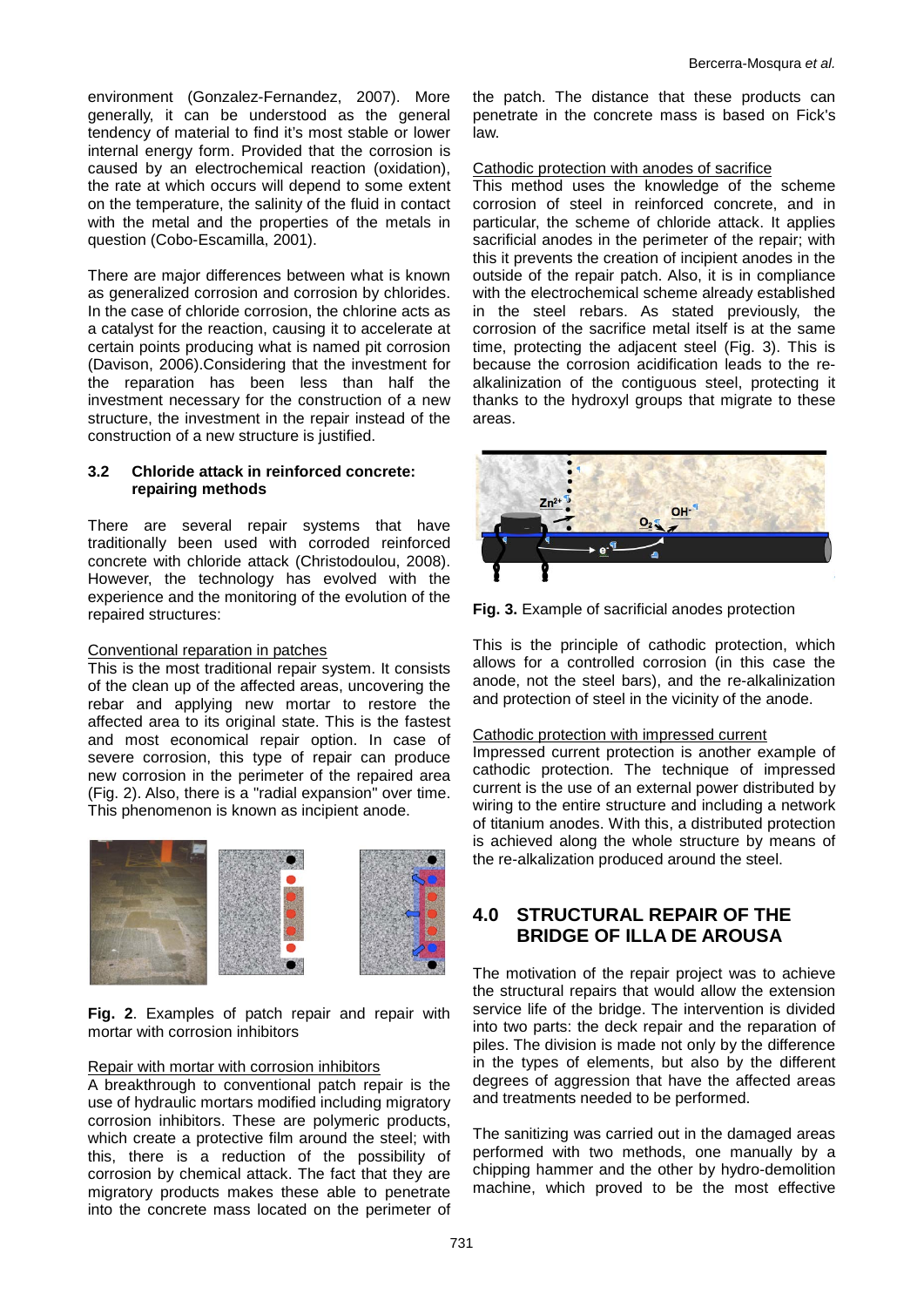method. Both produced acceptable quality and cleanliness of the demoliation (Fig. 4).



**Fig. 4.** Techniques of demolition of damaged areas of the deck.

The repair system applied was the cathodic protection of the steel structure. This type of cathodic protection selected was sacrifice anodes of zinc. This metal, thanks to its lower galvanic potential draws to itself the aggressive agents (chlorides and oxygen). Furthermore, this metal presents another useful feature, when oxidized it does not suffer a significative increase in volume (this is the biggest problem of corrosion of reinforcing steel embedded in concrete, which increase about 6-10 times its volume when oxidized).

One of the decisions taken at the beginning of the repair, was that given the volume of work that had to be faced, was to use various products and patents on the market in time. This permitted to evaluate each of the products efficiency and applicability.

#### **4.1 Repairs in the deck**

The major structural repairs on the deck were of a greater magnitude in areas close to the supports of the piles, at the junction flange-web of the deck and the junctions between vertical sides and the bottom of the girder.

It was detected that many existing corrosion problems had been caused by defects in the concrete placement. In addition, with regards to the bridge it was established to use continuous plastic along the rebars. This type of spacer for reinforcing bars was a novelty at the time and it favoured substantially the entry of aggressive agents more directly and quickly (Fig. 5).



**Fig. 5.** Affected areas of the bottom of the concrete girder.

The repair was carried out on the deck which consisted of sanitizing each damaged area, replacement of steel in areas where the loss of section was excessive (Fig. 6). After this, placing discrete zinc anodes in the area of repair, next the application of thixotropic mortars. Finally, the entire surface of the deck (repaired and unrepaired areas) was painted with a special anti-chloride paint.



**Fig. 6.** Details of the repairing procedure (sacrifice anodes, application of mortar patches and final painting)

#### **4.2 Repair of the bridge piles**

The area of the tidal piles and splash zone and therefore suffered a much higher risk of corrosion. In the project it was indicated the need of cathodic protection as in the deck but with a different approach. After inspection, it was clearly observed that there was a need for a global repair instead of repair by batches as was performed in the deck.

The repair of the piles was structured and planned as follows:

Conservation of one of the piles with conventional repair and without cathodic protection

This will serve as reference and permit comparison for the deterioration of the bridge without cathodic protection.

#### Conventional repair + cathodic protection jacket system (Fosroc)

This system consists of placing some jackets of fiberglass mesh  $+$  zinc batteries. Filling the gap between the pile and the jacket with an special concrete that allows the current flowing between the mesh of zinc and the reinforcement (Fig. 7). This system was used in a limited group of piles because of the difficulties of the works in the areas hit by the sea. All circuits for the reinforcement and the zinc anodes was conducted to the deck and connected in electric boxes protected inside de girder box. This makes monitoring over time easy.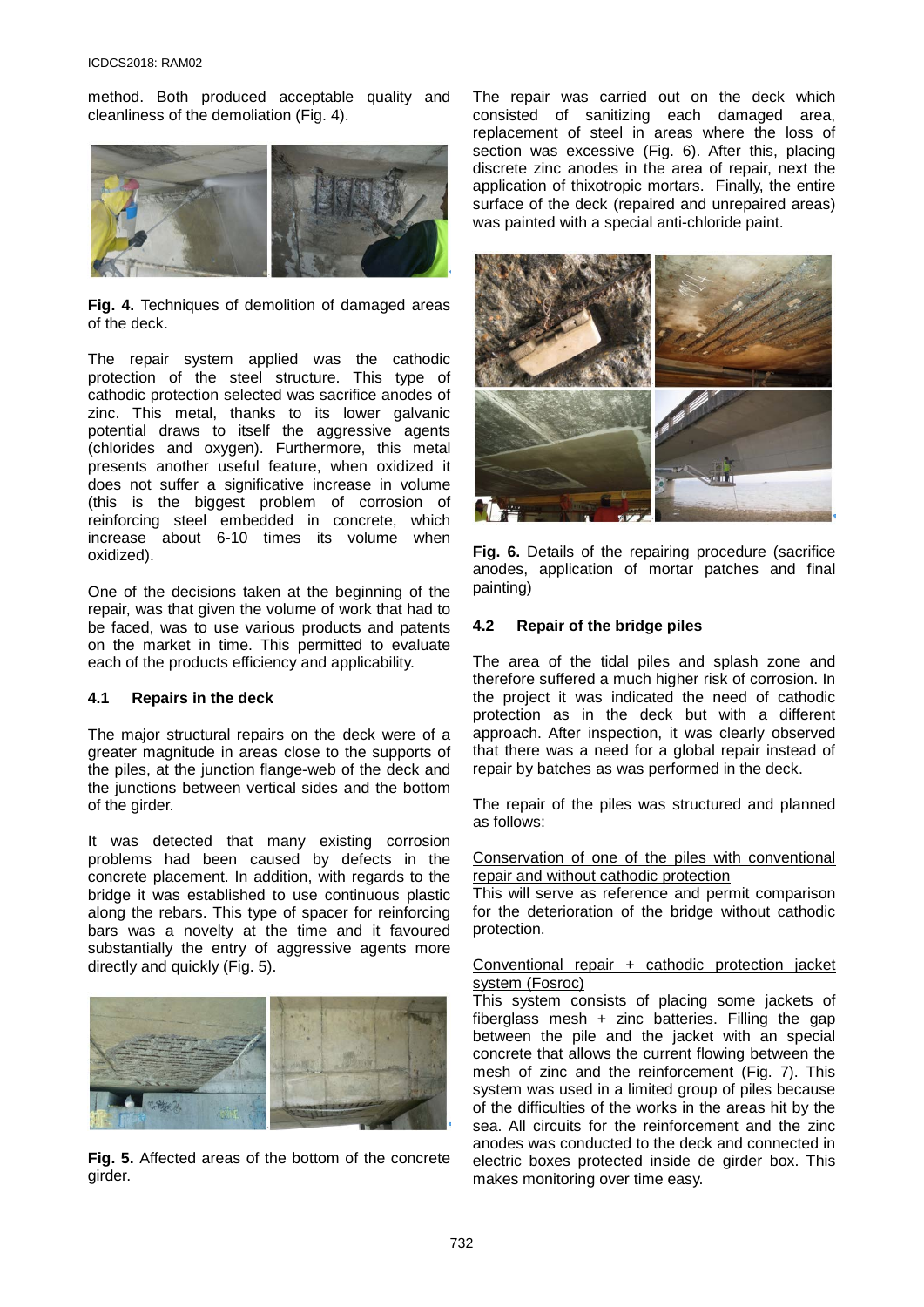



**Fig. 7.** Repair of the piles with the Fosroc jackets

#### Conventional reparation + cathodic protection system with the hybrid system (CPT)

The functioning of this technique stems from the introduction of sacrificial anodes in small holes in the structure and all embedded in a mortar of activation. The arrangement of sacrificial anodes was made based on a grid designed according to the detected damage and location relative to the different zones: tidal, splash, etc. These anodes are connected through titanium wire that closes the circuit against reinforcement steel bars, which in turn are connected in a connection box within the board for later supervision (Fig. 8).

The network of anodes and wiring permits the application of impressed current for a short period of time. This was performed initially after the repair works, however it can also be applied after a period of time since the intervention with a similar effect. The aim was to produce the re-alkalisation of the structure, with the consequent prevention of chloride attack. This delayed treatment would be possible simply by using external batteries and for a very short period of application, between 1 and 2 weeks. Thereafter the system is disconnected from the battery, starting its operation as conventional sacrificial anodes. The new electrochemical equilibrium starts from steel in a substantially improved situation from its initial point due to the

process of re-alkalisation and previous chloride extraction technique.



**Fig. 8.** Repair of the piles with conventional technique and CPT cathodic protection

### **4.3 Control of corrosion evolution**

As mentioned above, the repair performed included innovative solutions in many aspects, which include monitoring the cathodic protection. It is possible to measure the connections between the sacrifice anodes and the steel reinforcement, they are accessible in boxes for collecting data that allows the tracking of the installed systems (Fig. 9).

The monitor is designed to take data selectively from different areas of the bridge (north side, south side, splash zone, tidal zone). In this way, it is planned to carefully monitor the installed systems. It would permit to compare different electric consumption in the cathodic protection of the different zones depending on the aggressiveness of the areas.



**Fig. 9.** Detail of a connection box and the procedure of measurement of the voltage

# **5.0 RESULTS OF THE EVOLUTION OF THE CORROSION**

The follow-up visits have produced extensive measurement campaign data. This enables to assess the correct behaviour of the cathodic protection. Whilst ensuring that they fulfil the criteria established by UNE 12696: (2001) and EN 12696 (2012): 2012. Also, it has been made, in first instance, corrosion potential measurements according to ASTM C876-09 (2009). In Fig. 10 are represented results of pile potential in different areas of the bridge repair.

In the displayed graphic is observable the different behaviours on different cathodic protection systems employed in the repair of the bridge. As we can see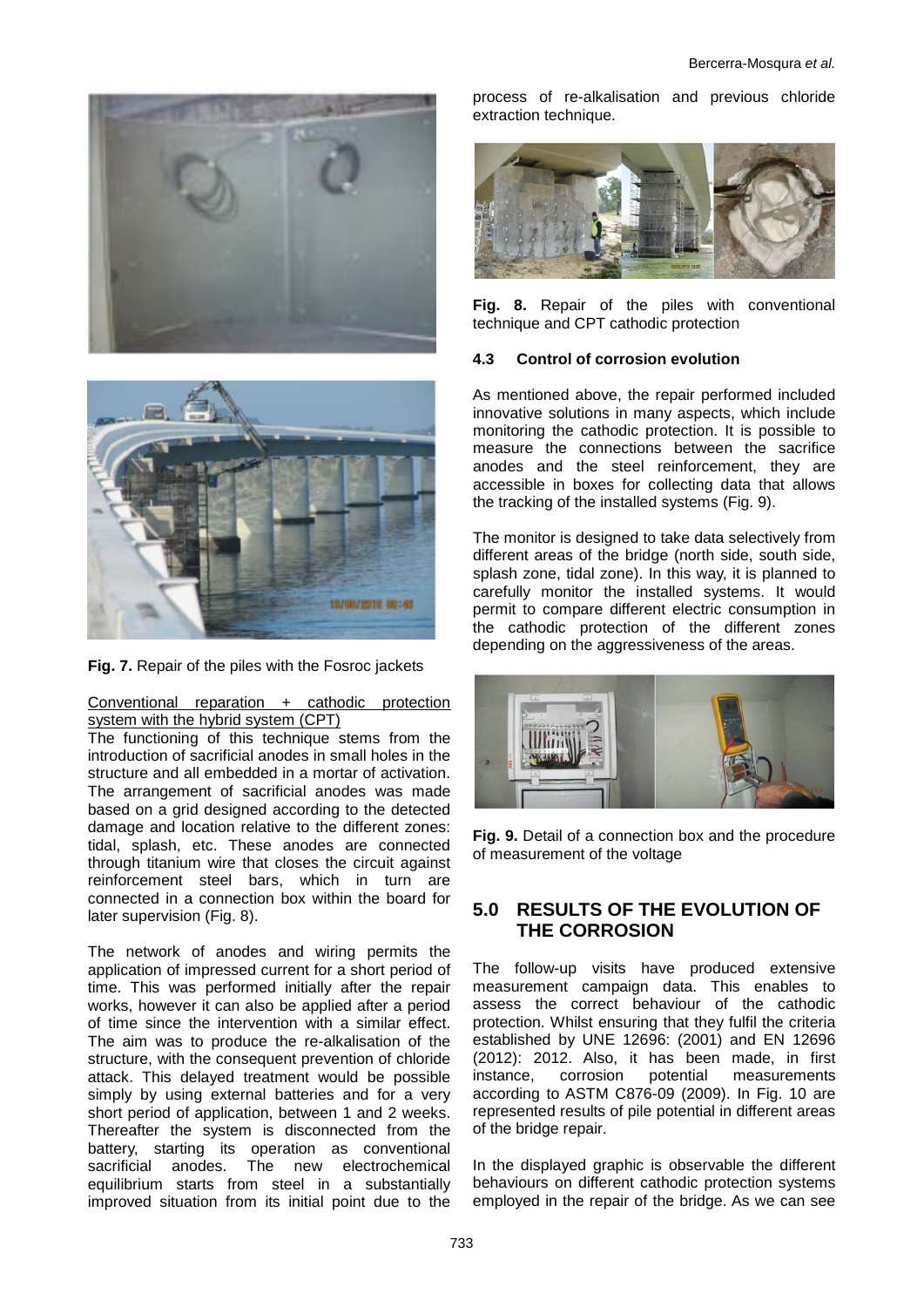in the case of pile 1, a conventional repair was performed, the corrosion potentials were after two years of the repair, below -350 mV. With the predefined criterion of corrosion (less than -200mV), we would be in a case of highly probable corrosion (Te Liang *et al*., 2012).



**Fig. 10.** Results of the evolution of the pile potential (V) in the period 2010 to 2014

In the case of the pile 14, in which it was used the system of discrete anodes with CPT hybrid cathodic protection, we see as a major change in the corrosion potentials, led by the first contribution impressed current applied at the initial time (Glass *et al*., 2001). We see potential are above -200 mv almost from the start, and the trend is almost horizontal with over the years.

The next case is the one of pile 18. In this pile it was used for galvanic protection the system of Fosroc GRP shirts that were covered with zinc anodes. In this case, the corrosion potentials have a different behaviour than the CPT system. As it can be seen, in this case the corrosion potentials increase rapidly after the repair work. With time, the protection system becomes more positive, slowly coming closer to the values given by the CPT system values. The fundamental difference is that this system does not give an initial contribution of impressed current, so that the potential of corrosion of steel are essentially the same as existed prior to the repair. Over time, the potential becomes increasingly positive; turning to over -200 mv positive values, which indicates almost certainly the passivity of steel in reinforced concrete.

# **6.0 CONCLUSIONS**

In this paper we have analysed both the technical and economic feasibility of repairing an existing structure. It represents a preliminary study of the economic benefits of the repair and of the repair typology.

The structure has a size that allows the conclusions we draw from this project to be valid and applicable to new projects. In the economic part, the economic study we have seen has an impact that allows, at least, reduce investment by half (from 10 to 5 million  $\epsilon$  aprox). The validity of the economic data is greatly

dependant on the life of the structure. Obtaining reliable data on the life of the structure after the repair will make this study much more accurate. Knowing the useful life of the repaired structure will be the key to closing the economic cycle, since when erecting a new structure we know that the useful life for which we will project it will be at least 50 years (or 100 years), however we do not know which will be the useful life of the structure after repair.

The objective that we propose in the future, is to take advantage of the information of this project to estimate the useful life of any structure that has been repaired in similar conditions.

In this project we used the major repair techniques:

- Conventional repair by patches.
- Corrosion inhibitors.
- Cathodic protection with sacrificial anodes.
- Hybrid Cathodic protection with impressed current.

Among the techniques used in the project of Repair of Bridge Illa de Arousa, it was used primarily cathodic protection with sacrificial anodes on the deck (using galvanic current), and in the piles it was chosen to perform a test with the different protection systems. In this case, one of the piles was repaired with the conventional repair, to serve as control of the evolution of the corrosion over time. The result after a few years of this repair indicates possibility of corrosion due to the values of electrochemical potential measured.

For the rest of systems analysed, we see the "CPT" hybrid system presented very favorable results from the beginning. The first phase of impressed current represents an advantage over other systems, the values of galvanic potential achieve high values (above -200mV) faster than the Fosroc system. In this system, although corrosion potentials take longer to get in than -200 mv values, (which is the barrier taken as synonym for passivity of steel in concrete) it does not mean that the system is not working. The trend of the potential indicates that the system is operating, and there are more forms of assessment and other measurement techniques to make these checks.

### **References**

- ASTM C876-09., 2009. Standard Test Method for Corrosion Potentials of Uncoated Reinforcing Steel in Concrete
- Christodoulou, C., Glass, G.K., Webb, J., Ngala, V., Beamish, S., Gilbert, P., 2008. Evaluation of galvanic technologies available for bridge structures, in: Struct. Faults Repair, 12th Int. Conf., Edinburgh, UK, dspace.lboro.ac.uk/dspacejspui/handle/2134/10972.